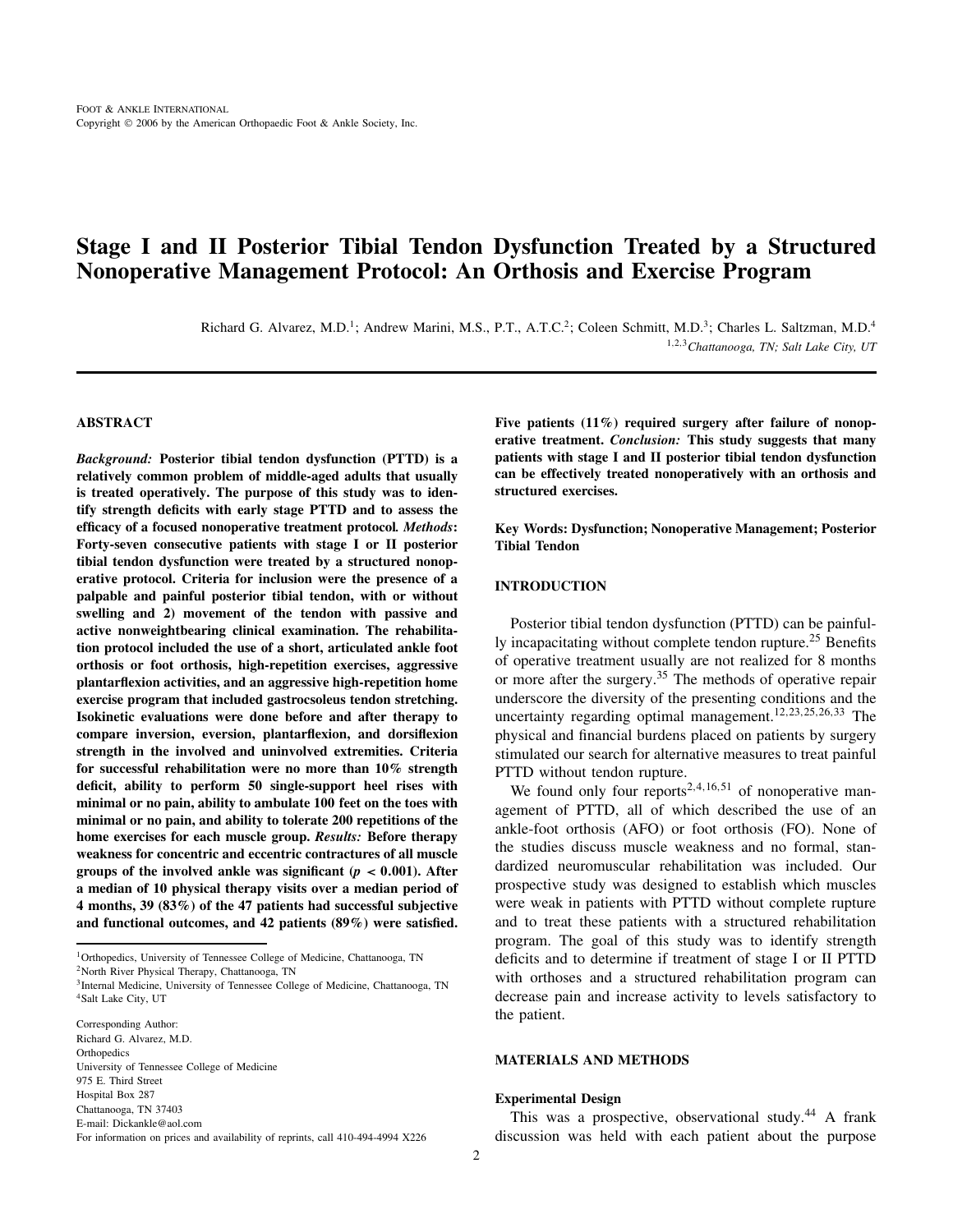of the treatment, alternatives to treatment, and the need for research followup, and each patient signed a consent to participate in the study. The study was exempt from institutional review board approval.

A consecutive series of patients seen in the principal investigator's (RGA) office with a presentation of PTTD were considered for inclusion in the study. The diagnosis of PTTD was based on the patients' history and clinical examination. The hallmarks of the clinical examination were tenderness and swelling along the posterior tibial tendon, clinical strength deficit, and difficulty performing or inability to perform a single-support heel rise (SSHR) test.25,<sup>26</sup> A careful attempt was made to exclude other possibilities that might cause similar pain, such as talonavicular, naviculocuneiform, or cuneiform-first metatarsal joint disease, deltoid ligament rupture, Charcot arthropathy, neuromuscular disease, and spring ligament injury. $4,7,13,18$ 

Criteria for study inclusion were the presence of a palpable and painful posterior tibial tendon, with or without swelling, and movement of the tendon with passive and active nonweightbearing clinical examination. Only patients with passively correctable deformities or no hindfoot deformity with standing were included. When there was bilateral involvement (two patients) the side deemed most severely involved by the senior investigator (RGA) was included in the study. Patients were excluded if they could not actively invert the foot with the ankle plantarflexed and the examiner (RGA) was unable to palpate the posterior tibial tendon moving with active or passive movement of the foot. These signs were thought to indicate complete tendon rupture. Patients with stage III (fixed deformity) or IV (fixed hindfoot deformity with ankle incongruency) PTTD also were excluded.<sup>38</sup>

# **Subjects**

Our study group consisted of 47 patients treated over a 3-year period, including 37 (79%) females and 10 (21%) males. The median age was 50 (range 15 to 81) years. Twenty-two patients (47%) had right-sided involvement, 23 (49%) had left-sided involvement, and two (4%) had involvement of both sides of which only one side was symptomatic. Only the symptomatic side was treated. The median patient height was 5 ft 6 in (range 5 ft to 6 ft 1 in), and the median weight was 163 (range 120 to 360) lbs.

# **Orthotic Treatment**

Two different foot orthoses were used, depending on the duration and severity of the symptoms. A short articulated ankle-foot orthosis (SAAFO) (Figure 1) was used if posterior tibial tendon pain had been present for more than 3 months or the patient was unable to perform a SSHR or ambulate more than one block (33 patients). An FO (Figure 2) was used if posterior tibial tendon pain had been present for less than 3 months, and the patient was able to perform at least



**Fig. 1:** Short articulated posterior opening ankle-foot-orthosis with instep wrap and full length toeplate.



**Fig. 2:** Three-quarter length TPE foot orthosis with a high medial and lateral trim lines.

one SSHR and could walk more than one block (14 patients). Patients were switched from a SAAFO to an FO when their strengths were within 10% to 15% of the contralateral side and pain had subsided.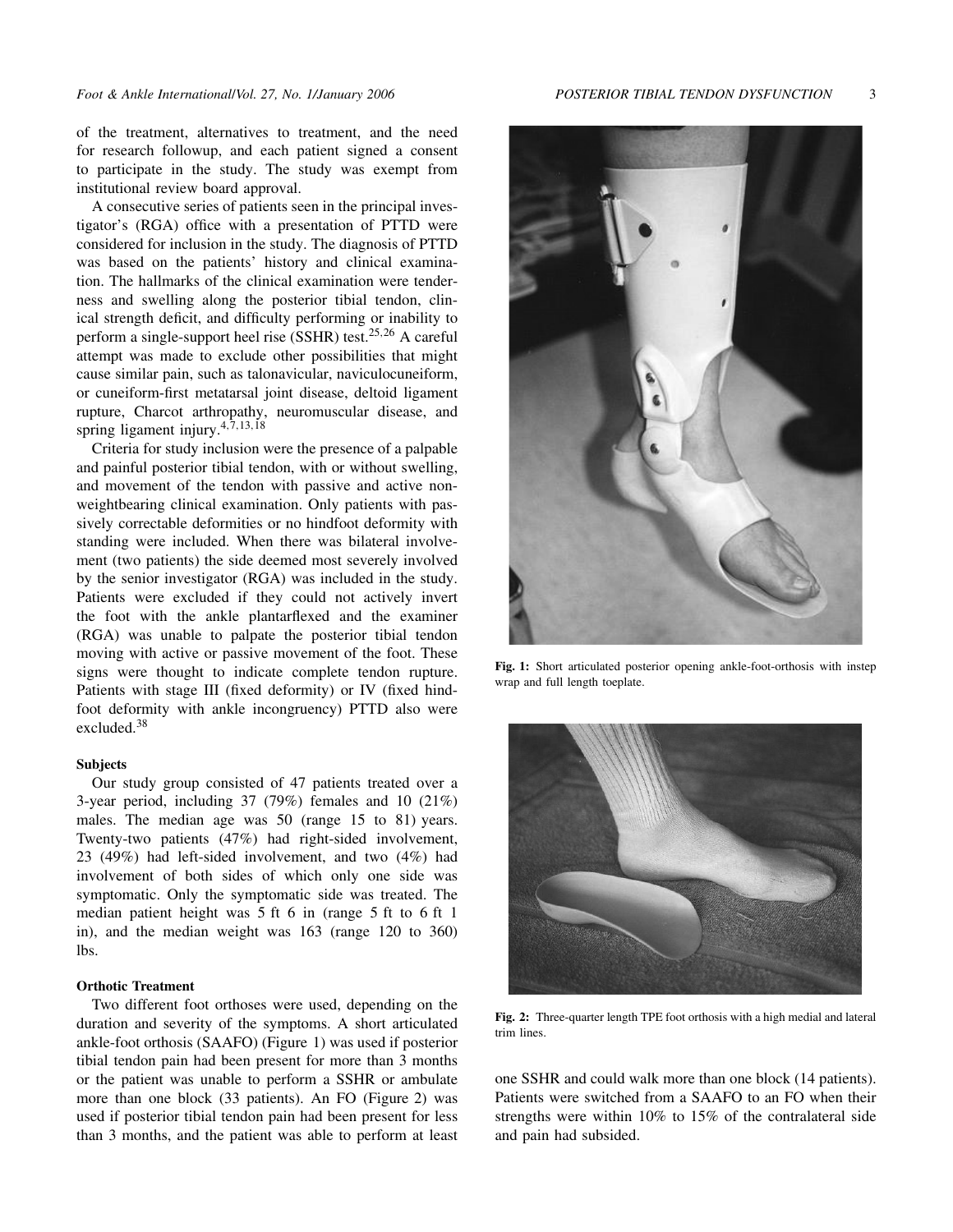#### **Rehabilitation**

Strengthening was performed on a KinCom 57500 (Chattanooga Group, Hixson, Tennessee).14,36,<sup>39</sup> A strength deficit of more than 10% between the involved and uninvolved side was believed to be clinically relevant.

Rehabilitation involved specific strengthening exercises for the posterior tibial, peroneals, anterior tibial, and gastrocsoleus and included isokinetic exercises, exercise band, heel rises (double and single support), and toe walking. Rehabilitation progress was monitored in several ways. For pain, patients reported their daily average pain on a standardized 10-cm visual analog scale (VAS). For function, the ability to ambulate a measured distance, the ability to perform a SSHR heel rise, and the ability to toe walk with the knees straight were evaluated. For strength, the isokinetic strength of all muscle groups around the ankle was measured.

Rehabilitation was divided into a pretreatment phase followed by three treatment phases (Table 1). At the first office visit, a home exercise program was initiated, consisting of sole-to-sole exercises of 25 repetitions per set starting at four sets per day and increasing to 12 sets by 10 days to 2 weeks. This exercise was performed with the patient seated, the heels together, and the ankles in slight equinus, and actively bringing the soles together. Once 12 sets per day were reached, the patient was encouraged to combine sets until he or she could easily do 300 at one setting (typically taking 3 to 5 minutes).

Phase I of the formal treatment protocol required one visit devoted to patient education, initial evaluation, and institution of a home exercise program. Isokinetic strength was recorded by a single rater for dorsiflexion, plantarflexion, eversion, and inversion for both lower extremities. Isokinetic set-up included positioning the patient sitting upright with a 30-degree incline of the back and a hip range of 95 to 100 degrees and knee flexion of 75 degrees. The foot was placed in the inversion and eversion attachment at 0 degrees of dorsiflexion. The foot also was placed at subtalar neutral and a range was selected of 6 degrees from neutral in both positions for a total of 12 degrees of movement. Three warm-up trials were allowed, and testing proceeded with three maximal excursions. The greatest of the three was used, averaging the two-dimensional force curves over 12 degrees. Use of ice (as often as every 2 hours) was encouraged, but no whirlpool, Epsom salt baths, or heat were used. Swimming or biking was permitted. A home exercise program with a red exercise band $37,49$  (200 repetitions) was initiated for dorsiflexion, inversion, and eversion performed with a controlled eccentric return and without rotating the  $leg.<sup>49</sup>$ 

Phase II involved an isokinetic workout at 30 degrees and 60 degrees per second. At both speeds, inversion and eversion were taken through an excursion of 12 degrees (6 degrees eversion and 6 degrees inversion). These settings were selected for highest amount of repetitions in a reasonable amount of time (20 to 25 minutes) without creating excessive muscle fatigue.<sup>9,19,20,27,39</sup> Force limits were set low initially (∼2 pounds) to obtain 200 repetitions per session and were increased as tolerated. Exercise-band resistance was increased in the home exercise program. Weightbearing plantarflexion (SSHR) working towards 50 repetitions, toe ambulation working toward 100 yards, and Biomechanical Ankle Platform System (BAPS) (Jelaga, Inc., Jasper,  $\text{MI}^{3,21,45}$  to 200 repetitions (5 positions 20 reps each clockwise and counter clockwise) were initiated. Heel cord stretching into dorsiflexion was used as needed. Ice was used after workouts. Phase II was used for two to six visits.

Phase III started between the fifth and seventh visit. A second isokinetic strength evaluation, assessment of SSHR for 50 repetitions, and assessment of toe ambulation for distance were performed. With subjective and objective progress, phase II was continued at greater intensity. Phase III was repeated after four additional visits. Treatment was considered to have failed if a plateau had been reached, phase III could not be passed, or minimal improvement was noted; these patients were offered operative treatment.

Rehabilitation exercises began using a red exercise band for 200 consecutive repetitions with short periods of rest if needed. The patients began with double-support-heel-rise (DSHR) with the knees straight and toes slightly inward using the upper extremity for support and to control eccentric return to flatfoot. Progression to SSHR was encouraged with use of the upper extremities as needed. The goal was to achieve 50 SSHR consecutively at a pace tolerable to the patient with minimal or no ancillary help. After a short articulated AFO or FO was fitted, toe walking and heel walking were started. Starting at 25 to 30 feet, the goal was to progress as tolerated to 150 feet. Rest was permitted, but patients were encouraged to achieve their maximal tolerated distances. Knee extension was required to prevent patients from throwing their center of gravity forward to pull the heel off the ground, thus giving an appearance of toe ambulation. The frequency of the exercises was one or two times a day and at any opportune time.

# **Statistical Analysis**

The analysis was performed on an intent-to-treat basis. An interim analysis was not planned or performed. The level of statistical significance was set at  $p < 0.05$ . All tests were two-tailed.<sup>13,32</sup> Because exploratory analysis revealed that the distribution of our data was skewed, we report nonparametric statistics using Splus.32,<sup>44</sup> Medians and ranges are reported for continuous variables, while proportions are used for categorical data. We applied the Wilcoxon signed rank test<sup>32,44,46</sup> for comparison of paired samples (before and after treatment).

## **RESULTS**

For the 47 patients, the median duration of symptoms before inclusion in the study was 135 days. The onset of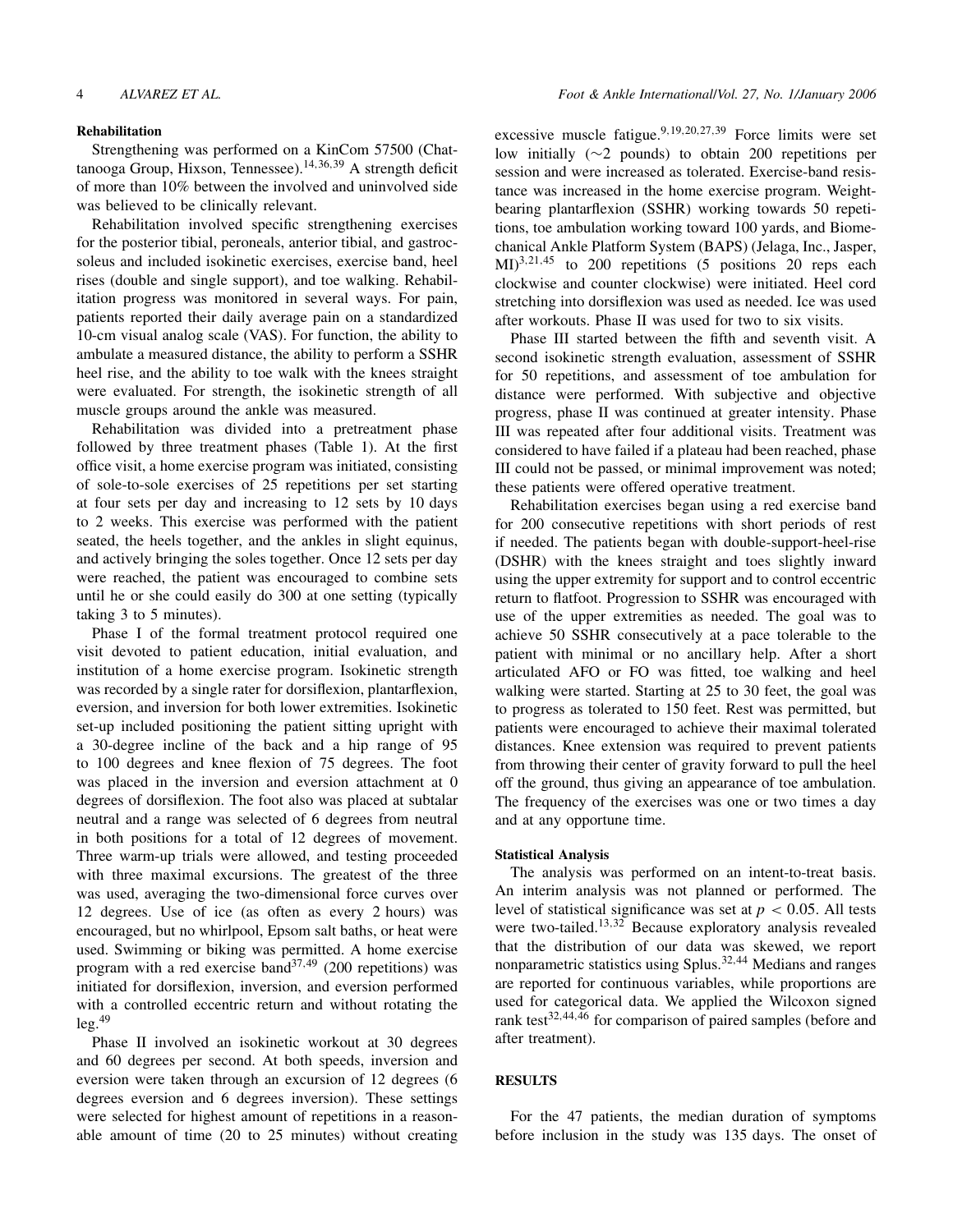| Physical Therapy Day   | Phase I | <b>Phase</b> I |               |                |                   | <b>Phase II</b> | Phase II<br>Repeat |
|------------------------|---------|----------------|---------------|----------------|-------------------|-----------------|--------------------|
| PT evaluation          |         |                |               |                |                   |                 |                    |
| KIN/COM evaluation     |         |                |               |                |                   |                 |                    |
| <b>Exercise</b> band   | g       | red            | green         | green          | blue              |                 | blue               |
| KIN/COM rehabilitation |         | $\times$       | ncrease force | increase force | increase force    |                 | ncrease force      |
| Heel rises             | assess  | <b>DSHR</b>    | <b>DSHR</b>   | SSHR(A)        | $\text{SSHR}$ (I) | assess          | $\text{SSHR}$ (I)  |
| <b>BAPS</b> board      |         | $5$ lbs        | $10$ lbs      | 15 lbs         | $20$ lbs          |                 |                    |
| Dorsiflexion stretch   |         | $\times$       | $\times$      |                | $\times$          |                 |                    |
| Lce                    |         |                |               |                |                   |                 | $\times$           |
| Toe ambulations        | assess  |                |               |                | 00yds             | assess          | $100$ yds          |

Table 1: Summary of 3 Phase Protocol for Posterior Tibialis Rehabilitation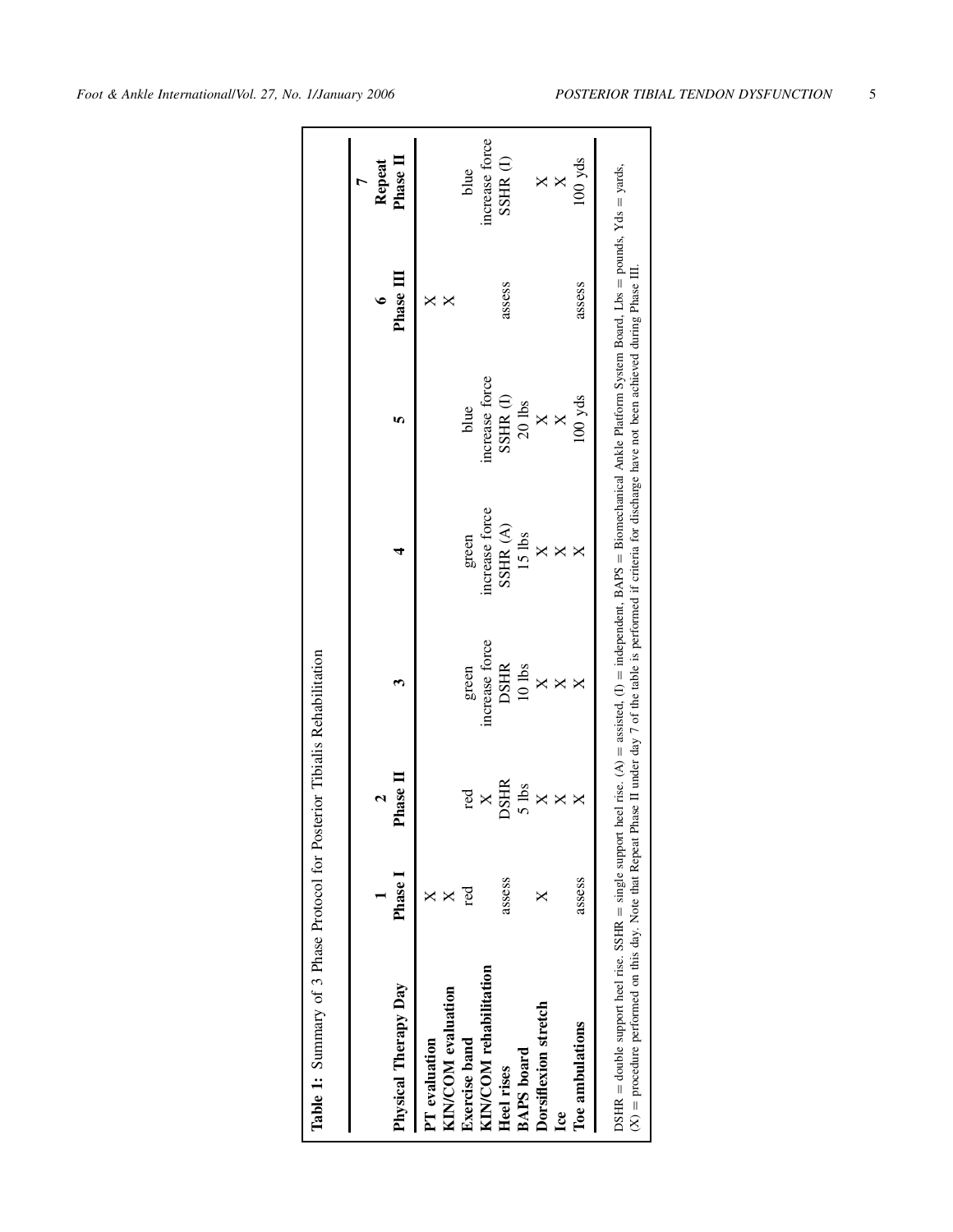|            | <b>Table 2:</b> Mean Baseline Strength Measures |                                   |                                |                                  |  |  |  |
|------------|-------------------------------------------------|-----------------------------------|--------------------------------|----------------------------------|--|--|--|
|            | <b>Concentric</b><br>(involved)                 | <b>Concentric</b><br>(uninvolved) | <b>Eccentric</b><br>(involved) | <b>Eccentric</b><br>(uninvolved) |  |  |  |
| <b>INV</b> | 11.5                                            | 28.1 ( $p < 0.001$ )              | 19.2                           | 34.8 ( $p < 0.001$ )             |  |  |  |
| EV         | 15.1                                            | 26.3 $(p < 0.001)$                | 25.2                           | 33.9 $(p < 0.001)$               |  |  |  |
| PF         | 53.2                                            | 79.3 ( $p < 0.001$ )              | 76.8                           | 115.8 $(p < 0.001)$              |  |  |  |
| DF         | 25.5                                            | 29.4 $(p < 0.001)$                | 46.7                           | 49.6 ( $p < 0.001$ )             |  |  |  |

All values reported as median lbs. All involved muscle groups were compared to other uninvolved asymptomatic muscle groups for concentric  $(p < 0.001)$  and eccentric strength with uninvolved side  $(p < 0.001)$ .

symptoms was insidious in 28 (60%), while injury accounted for symptoms in the remainder: three (6%) due to motor vehicle accidents, four (9%) due to falls, and 12 (25%) related to a twist, sprain, or overactivity.

All patients were followed a minimum of 1 year. The median treatment period was 120 (range 28 to 392) days. The median number of visits to physical therapy was 10 (range 3 to 17). The mean number of days under direct physical therapy care was 33 (range 13 to 79). Forty-two (89%) of the 47 patients were satisfied with their treatment outcomes, while five  $(11\%)$  were dissatisfied; all five had operative reconstruction. Three patients who described themselves as satisfied were classified as treatment failures because they had persistent tenderness, required bracing, or had pain during toe walking. Therefore, this nonoperative treatment strategy was successful in 39 (83%) of the 47 patients.

#### **Pain**

On the 0-cm to 10-cm VAS, foot and ankle pain improved from a pre-treatment median of 8 (range 6 to 10) to 1 (range 0 to 7) at followup ( $p < 0.001$ ). Before treatment five (11%) patients could perform a SSHR, but only with pain, and 42 (89%) could not perform a SSHR. At followup, painless SSHR could be performed by 39 (83%) patients ( $p < 0.001$ ); 7 others (15%) could perform a SSHR with pain, and one patient (2%) could not perform a SSHR. All five patients who were able to perform a SSHR with pain before treatment were able to do this without pain after treatment. Initially, patients could walk a median of 1 (range 0 to 5) block, while at followup patients reported being able to walk a median of 13 (range1 to 30) blocks  $(p < 0.001)$ . Before treatment only three patients (6%) were able to toe walk and all three had pain with this activity. After treatment, 45 patients (96%) could toe walk 100 ft; seven had "minimal" pain during this activity. The three patients who could toe walk before treatment with pain had no pain with this activity after treatment.

# **Orthotic Use**

Initially, 33 patients (70%) required an SAAFO, and 14 (30%) required an FO. Of the patients requiring an SAAFO,



**Fig. 3:** Baseline strength measures for involved and uninvolved sides. Values are reported and median strength (lbs).  $CI =$  concentric involved,  $CU =$  concentric uninvolved.  $EI =$  eccentric involved,  $EU =$  eccentric uninvolved; #  $p < 0.001$ , compared to other muscle groups,  $p < 0.001$ , compared with uninvolved side,  $* p < 0.01$ , compared with uninvolved side.

24 (73%) were converted to the FO. Of the nine (27%) who did not convert, five required operative intervention. Two patients who had pain and decided to continue with use of their AFO, and two others who had minimal to no pain also wished to continue use of the AFO.

#### **Strength**

At baseline, the mean strength of the involved side was less than that the uninvolved side for all conditions tested. Concentric and eccentric strength was evaluated in each direction (inversion, eversion, plantarflexion, and dorsiflexion)  $(p < 0.05)$  (Table 2). Eccentric weaknesses were relatively less than concentric weaknesses. The rank order of the relatively weakest muscle group to the least weak group was inversion < eversion < dorsiflexion < plantarflexion (Figure 3).

After the rehabilitation program, strength was improved from baseline for all comparisons (Table 3).

#### **DISCUSSION**

The main findings of this study of patients with stage I and stage II PTTD without complete tendon rupture were that most had global ipsilateral ankle weakness and most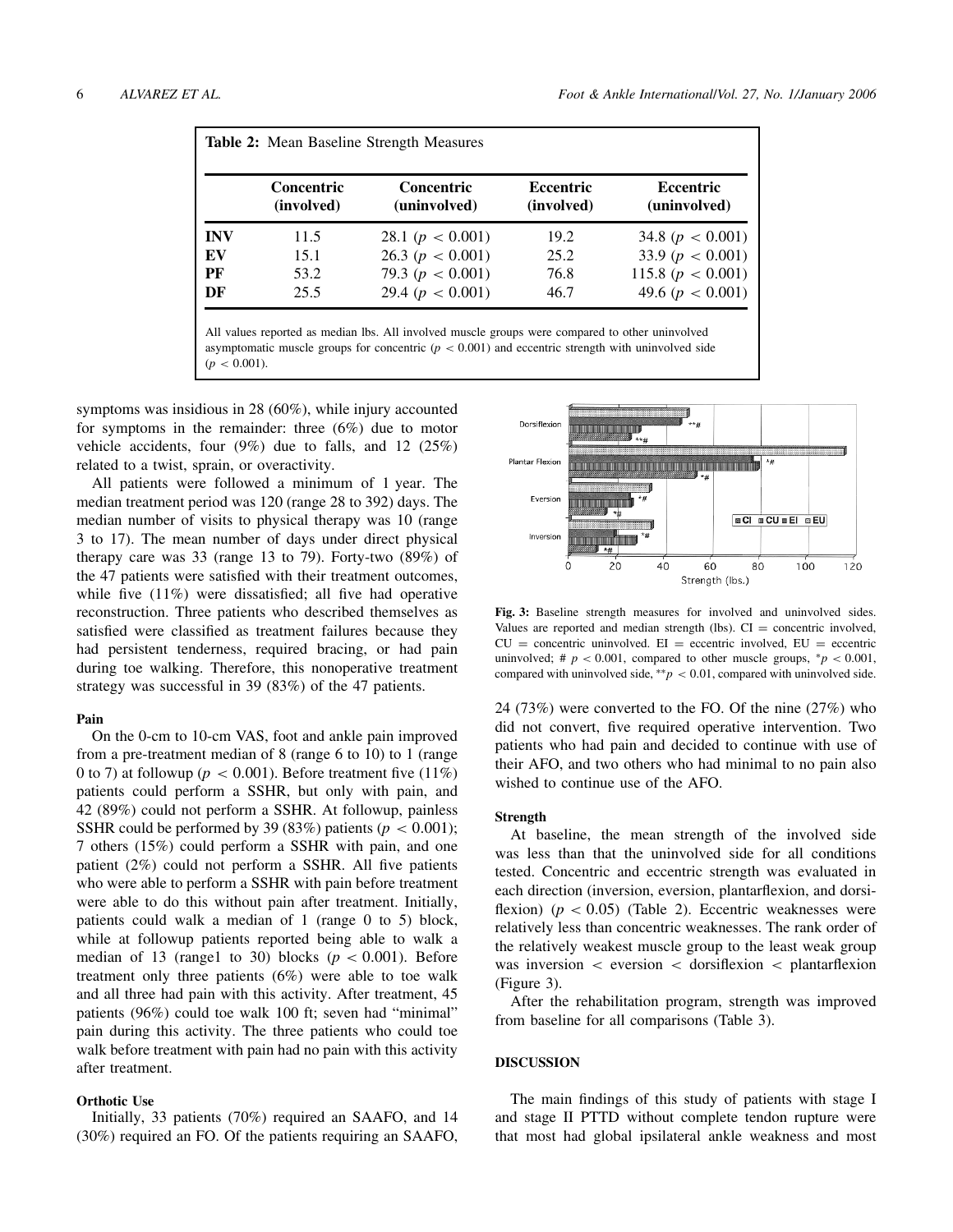|                  | Concentric<br>(Before treatment) | Concentric<br>(After treatment) | Eccentric<br>(Before treatment) | Eccentric<br>(After treatment) |
|------------------|----------------------------------|---------------------------------|---------------------------------|--------------------------------|
| <b>Inversion</b> | 11.5                             | 27.4 ( $p < 0.001$ )            | 19.2                            | 35.3 $(p < 0.001)$             |
| <b>Eversion</b>  | 15.1                             | 28.1 $(p < 0.001)$              | 25.2                            | 38.4 $(p < 0.001)$             |
| plantarflexion   | 53.2                             | 73.9 ( $p < 0.001$ )            | 76.8                            | 113.6 $(p < 0.001)$            |
| dorsifiexion     | 25.5                             | 28.0 $(p < 0.001)$              | 46.7                            | 50.3 $(p < 0.001)$             |

All comparisons are made with baseline results of the involved side  $(p < 0.001)$ . Values are reported in median lbs.

responded favorably to a structured rehabilitation program, consisting of use of an orthotic device and a graduated strengthening and neuromuscular facilitation program. After a median of 10 physical therapy visits during an average of 4 months, most patients had minimal or no pain, could walk on tip toes, were not limited by walking distance, and could perform a painless SSHR.

These results are consistent with those reported for nonoperative treatment of musculotendinous injuries of the knee or shoulder,5,9,10,<sup>20</sup> In these 47 patients with PTTD, we observed ankle strength loss and a pattern of muscle imbalance. To our knowledge, previous reports on the treatment of PTTD have not considered the potential benefits of rehabilitation of the posterior tibial and other peri-ankle muscle groups.

The ankle muscles, whether static or dynamic during weightbearing, are in a constant state of synergistic contraction.8,<sup>28</sup> The posterior tibial works in unison with the peroneus brevis, anterior tibial, and gastrocnemus muscles during weightbearing. When the posterior tibial muscle fails, the others may fail as well. To determine the level of involvement of these muscles as they relate to PTTD, all four muscle groups were tested. The selection of a high-repetition exercise program was based on training the muscles in an aerobic manner for long-term endurance.<sup>5,9,50</sup> Low-repetition with strong resistance trains muscles anaerobically, which is not consistent with normal ankle function.<sup>1,6,11,15,22,31,45</sup> High-repetition isokinetic BAPS board, and exercise band exercises provide physiologic aerobic training.<sup>3,27,37,45,49</sup> In our patients, as symptoms of pain and impairment decreased, high compliance with a 30- to 40-minute daily home exercise program was observed.

We are aware of four published reports documenting the results obtained by nonoperative treatment of  $PTTD<sub>,2,4,16,51</sub>$ </sub> all of which described the use of a molded solid ankle AFO, a University of California Biomechanics Laboratory Shoe (UCBL) insert, and an Arizona AFO. Muscle strength deficits and physical therapy to rehabilitate the weakened muscles were not mentioned.

Because the diagnosis of PTTD can be made clinically,  $23$ ,  $24,25,29,35,47$  MRI was not used.<sup>30</sup> The tendon is a subcutaneous structure, easily palpated along the medial border of the ankle and foot. Active inversion with the ankle plantarflexed recruits the activity of the posterior tibial tendon, and this test done against resistance will bring the tendon into profile. An experienced examiner can determine that the tendon is not ruptured and is able to move the foot into inversion.

The principal limitation of this study relates to the observational design. We did not include a control (untreated) group for either orthotic use or the rehabilitation protocol. We cannot account for the effect of time alone on improved strength and function, or the independent effects of the two treatments (orthotics and rehabilitation). Given the presenting weakness and the pain and the longevity of these symptoms, we think it is unlikely that the results would have occurred without intervention.<sup>17,34,40,41,42,48</sup>

This study demonstrated that there was weakness of all long muscle groups of the foot and ankle in patients with stage I or II PTTD. Most patients (89%) responded to a regimen of orthotic use and supervised physical therapy. Support of the foot and ankle with an SAAFO or FO was important while function was regained through a fourmuscle-group ankle-strengthening program. As symptoms and activity approached normal, the orthotic device generally became unnecessary. At an average of 4 months, most patients had improved to the extent that they could essentially function normally again. This treatment program may be of benefit to patients with PTTD without complete tendon rupture or fixed deformity as an alternative to operative treatment. The long-term results of the nonoperative treatment program remain unknown. Whether these patients will eventually develop premature hindfoot or ankle arthritis at rates different from those treated operatively deserves further study.

#### **REFERENCES**

- 1. **Aronen, JG; Garrick, JG:** Sports-induced inflammation in the lower extremities. Hosp. Pract. (off ed). **34(2)**:51 – 67, 1999.
- 2. **Augustine, JF; Lin, SS; Berberian, WS; Johnson, JE:** Nonoperative treatment of adult acquired flat foot with the Arizona brace. Foot Ankle Clin. **8**:491 – 502, 2003.
- 3. *Biomechanical Ankle Platform System: Protocol Manual*. Spectrum Therapy Products, Inc. Jasper, MI, 1997.